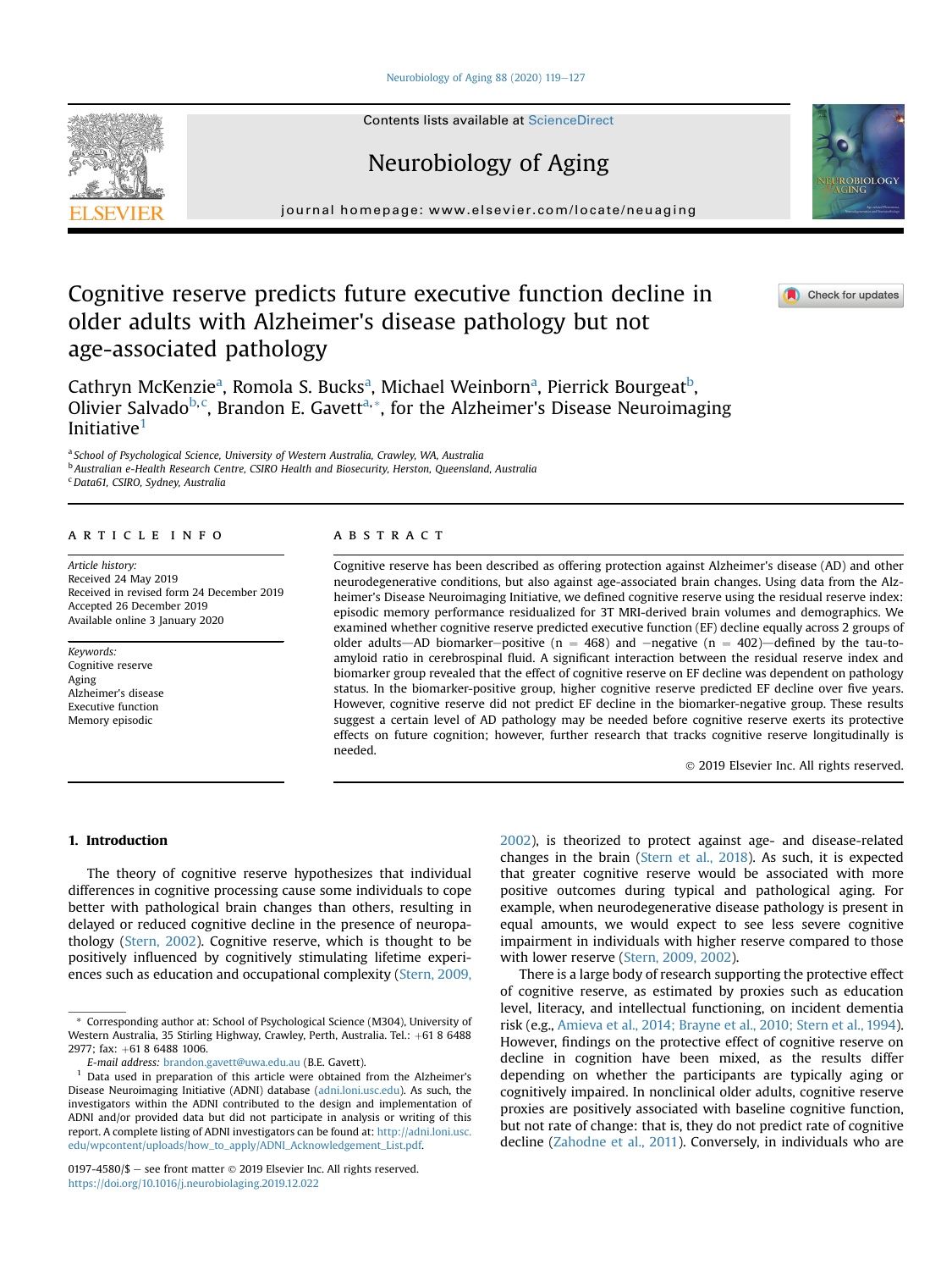cognitively impaired and diagnosed with preclinical Alzheimer's dementia, higher standing on cognitive reserve proxies is associated with accelerated decline ([Soldan et al., 2017\)](#page-8-4). Similarly, of the studies that have used biomarkers of pathology, rather than clinical diagnosis, to investigate how cognitive reserve predicts cognitive decline in the presence of neuropathology, results are also mixed. Proxy measures of cognitive reserve have either been found not to predict rate of future cognitive change (e.g., [Early et al., 2013; Gross](#page-7-1) [et al., 2015\)](#page-7-1) or predict an acceleration in decline as pathology increases (e.g., [Mungas et al., 2018; Soldan et al., 2017\)](#page-8-5). These findings are contrary to what we would expect from measures of cognitive reserve, given that it is hypothesized to be a process that slows or delays cognitive decline due to age- and disease-related brain changes.

The research cited previously has used proxy measures of cognitive reserve, primarily years of education, which may be limited by a range of confounding variables and circular relationships ([Jones, 2003; Jones et al., 2011; Reed et al., 2010](#page-7-2)). As an alternative to proxies, Reed et al created a novel method that uses structural equation modeling to operationalize cognitive reserve as a residual term representing the difference between observed cognitive performance and what would be predicted by brain integrity and demographics. We will refer to this residual term as the residual reserve index. An individual who performs better than expected based on their brain integrity and demographics has a positive residual reserve index, which represents high cognitive reserve.

An advantage of using the residual reserve index is that, unlike proxies based on mostly static life history variables such as education, it can be used dynamically to estimate cognitive reserve at any point along the continuum from healthy aging to severe dementia. Prior studies have found that better standing on the residual reserve index not only decreased the risk of conversion to dementia but moderated the relationship between brain integrity and cognitive decline. Brain integrity, represented by global brain matter, hippocampus, and white matter hyperintensity (WMH) volumes (the same structural brain measures used to decompose memory into the residual reserve index), became a weaker predictor of cognitive decline as the residual reserve index increased [\(Reed et al., 2010; Zahodne et al., 2015, 2013](#page-8-6)). These findings were expected based on cognitive reserve theory and provide initial validation for Reed and colleagues' residual method of estimating cognitive reserve.

Neuropathological changes are a common occurrence during aging, even among older adults with normal cognition ([Rahimi and](#page-8-7) [Kovacs, 2014\)](#page-8-7). Beta-amyloid and tau biomarkers are primary indicators of Alzheimer's disease (AD; [Jack et al., 2010](#page-7-3)) that are often observed in typically aging individuals and can affect cognition at a subclinical level [\(Wennberg et al., 2019](#page-8-8)). Cognitive reserve is theorized to confer resilience to age-associated and diseaseassociated brain changes ([Stern, 2009; Stern et al., 2018](#page-8-1)). However, it is yet to be determined whether cognitive reserve—whether estimated using proxies or using the residual reserve index--buffers against the effects of brain pathology when it is at a level consistent with typical aging, as opposed to pathology that is at a level consistent with neurodegenerative disease.

The present study seeks to answer this question by comparing the ability of the residual reserve index to predict executive function change across 2 levels of brain pathology: one level that is consistent with AD pathology (labeled as AD biomarker–positive), and another level that is more consistent with typical aging (labeled as AD biomarker–negative). These pathology levels were defined using the ratio of total tau (t-tau) to beta-amyloid  $(A\beta_{1-42})$  concentration in cerebrospinal fluid (CSF) ([Shaw et al., 2009\)](#page-8-9), which is separate from the brain variables used to create the residual reserve

index. Executive function change was used as the outcome because executive functioning decline is a common consequence of aging and AD ([Buckner, 2004\)](#page-7-4), and it is the only nonmemory domain for which Alzheimer's Disease Neuroimaging Initiative (ADNI) has a valid and reliable composite score available ([Crane et al., 2012;](#page-7-5) [Gibbons et al., 2012\)](#page-7-5). By comparing the effect of the residual reserve index on executive function change across the AD biomarker-positive and -negative groups, the present study will test the theory that cognitive reserve is a process that protects cognition against both age- and disease-related brain changes ([Stern et al., 2018\)](#page-8-2).

Two different patterns of association between cognitive reserve, pathology, and executive function change are considered most plausible, and are presented here as competing hypotheses. The first (null) hypothesis is that greater cognitive reserve is protective against future executive function decline regardless of whether individuals are positive or negative for AD pathology biomarkers in their cerebrospinal fluid. By contrast, the second (alternative) hypothesis posits that greater cognitive reserve is more protective against executive functioning decline in the AD biomarker-positive group compared with the AD biomarker-negative group. The absence or presence of a significant interaction between the residual reserve index and pathology group will be used as evidence for or against these hypotheses.

# 2. Method

Data used in this study were obtained from the ADNI database at [http://adni.loni.usc.edu/data-samples/access-data/.](http://adni.loni.usc.edu/data-samples/access-data/) ADNI was launched in 2003 as a public-private partnership and is led by Principal Investigator Michael W. Weiner, MD. The goal of ADNI is to test whether the progression of mild cognitive impairment and early AD can be measured by combining biological markers, such as magnetic resonance imaging (MRI), with clinical and neuropsychological assessment. For more information, please see [http://](http://adni.loni.usc.edu/) [adni.loni.usc.edu/.](http://adni.loni.usc.edu/)

## 2.1. Participants

Data from 1214 participants were collected by ADNI investigators at 59 sites in North America, for phases ADNI1, ADNIGO, and ADNI2. For inclusion in ADNI, participants needed to be aged 55–90 years, in generally good health, and willing to participate in a longitudinal study that included neuroimaging and blood collection. Full inclusion and exclusion criteria can be found at <http://adni.loni.usc.edu/>. As part of the ADNI protocol, written informed consent was obtained from each participant, per the research ethics requirements at each participating site.

#### 2.2. Magnetic resonance imaging

Baseline measures of hippocampal, whole brain, WMH, and total intracranial volume, all derived from MRI, were used. Details of ADNI's neuroimaging protocols have been described previously ([Jack et al., 2008](#page-7-6)). T1-weighted MP-RAGE scans obtained from 1.5- Tesla (1.5 T) and 3.0-Tesla (3T) scanners were downloaded from the ADNI database. The images were processed using FreeSurfer version 5.3.0 ([http://surfer.nmr.mgh.harvard.edu/\)](http://surfer.nmr.mgh.harvard.edu/), and the hippocampal and whole brain volumes were computed. Total intracranial volume was estimated using an atlas-based spatial normalization procedure in FreeSurfer ([Buckner et al., 2004](#page-7-7)). A subset of ADNI participants underwent both 1.5 T and 3T imaging concurrently; the correlations between the volumes obtained using 1.5 T and 3T scans were used to obtain an estimate of measurement error for each 3T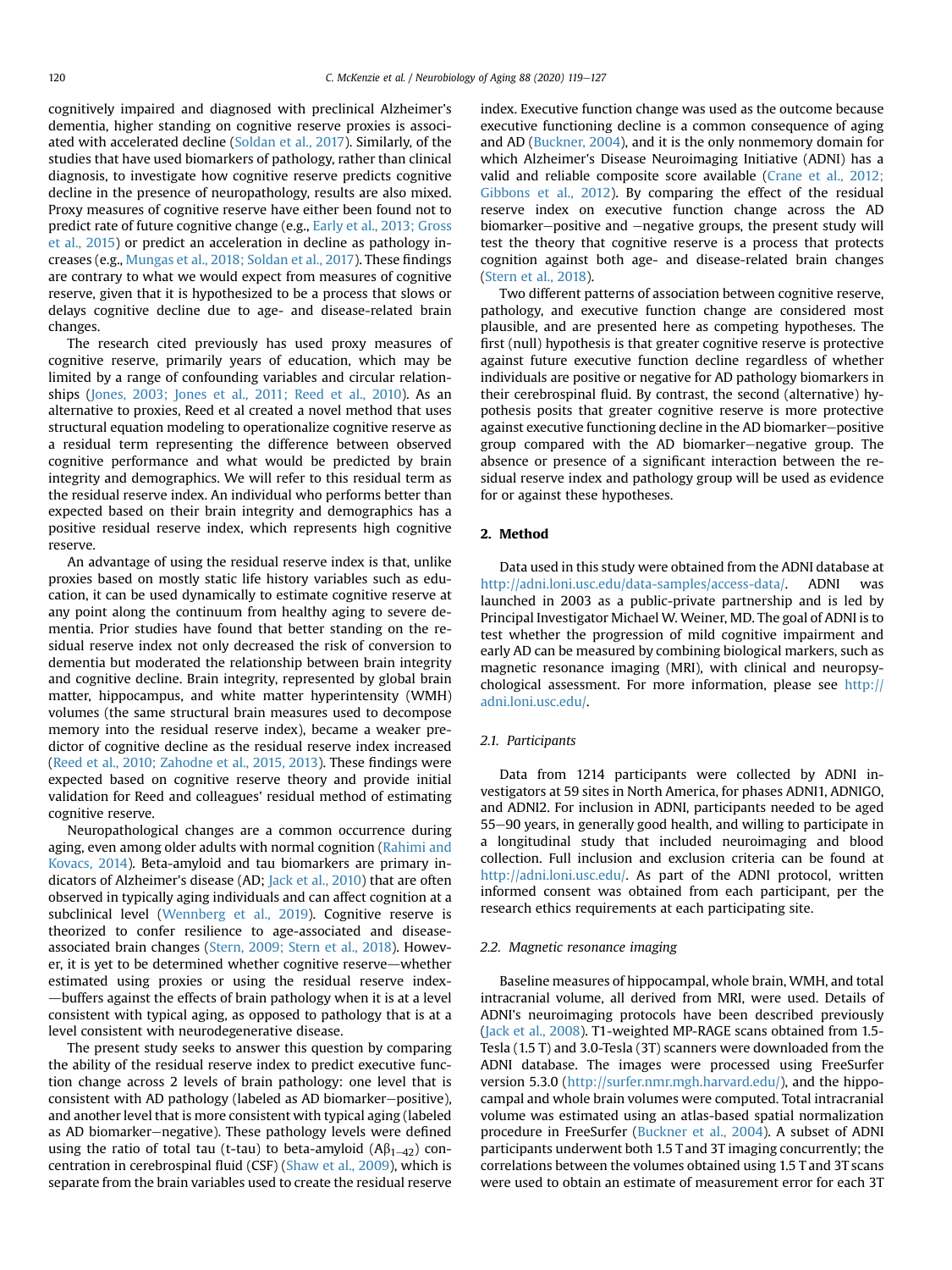region of interest. Data from the 1.5 T scanners were not included in the final residual model.

Preprocessed WMH volumes were downloaded directly from the ADNI database. T2-weighted FLAIR scans were performed on ADNI2 participants using 3T scanners, and WMH volumes were estimated using a Bayesian approach. Further details about ADNI's FLAIR acquisition and WMH estimation procedures for ADNI2 participants have been described in prior studies (e.g., [Scott et al.,](#page-8-10) [2015\)](#page-8-10), and ADNI's imaging protocols can be downloaded from <http://adni.loni.usc.edu/>.

# 2.3. CSF biomarkers

Baseline levels of  $A\beta_{1-42}$  and t-Tau in the CSF were used as measures of brain pathology for the purpose of testing whether baseline pathology moderates the relationship between the baseline residual reserve index and change in executive functioning. ADNI CSF collection and analysis procedures have been previously described [\(Shaw et al., 2011, 2009](#page-8-11)). Briefly, CSF was collected via lumbar puncture using a 20- or 24-gauge spinal needle after the participant had fasted for  $\geq$ 6 hours. Samples were stored and shipped according to the ADNI General Procedures manuals, accessible at <http://adni.loni.usc.edu/methods/documents/>.  $A\beta_{1-42}$ and t-Tau levels were measured using the multiplex xMAP Luminex platform (Luminex Corp, Austin, TX, USA), with Innogenetics (INNO-BIA AlzBio3; Ghent, Belgium; for research use-only reagents) immunoassay kit-based reagents. Owing to the variability in measurements that can occur between AlzBio3 kits, baseline CSF measures from the ADNI1 study phase were used as the criterion standard by which to rescale each subsequent batch to ensure consistency in the data ([Shaw et al., 2016](#page-8-12)). Each participant's  $A\beta_{1-42}$ and t-Tau measurements were median rescaled measurements downloaded from the ADNI database.

<span id="page-2-0"></span>A ratio of CSF t-Tau to  $A\beta_{1-42}$  (t-Tau/A $\beta_{1-42}$ ) was used to group participants into the AD biomarker–positive and –negative groups. Participants were assigned to groups according to a t-Tau/A $\beta_{1-42}$ 

cutoff of 0.39 defined for ADNI by Shaw et al. Participants who were below this cutoff were considered more likely to be experiencing typical age-related changes: they were assigned to the AD biomarker-negative group and coded as 0. Participants at or above the cutoff were considered to have pathology consistent with AD and were assigned to the AD biomarker-positive group, which was coded as 1. To be considered a useful biomarker of AD pathology, an indicator should demonstrate sensitivity and specificity of  $\geq$ 85%, and a positive predictive value of  $\geq$ 80% [\(Frank et al., 2003; Shaw](#page-7-8) [et al., 2007](#page-7-8)). t-Tau/A $\beta_{1-42}$  satisfied these requirements in ADNI participants and in an independent sample of autopsy-confirmed people with AD ([Shaw et al., 2009\)](#page-8-9).

## 2.4. Neuropsychological data

ADNI's composite memory measure, ADNI-Mem [\(Crane et al.,](#page-7-5) [2012\)](#page-7-5), was used as the source of variance to be decomposed in the residual reserve index model ([Fig. 1\)](#page-2-0). ADNI-Mem was created by factor analyzing all available tests of memory used by ADNI, such as the Rey Auditory Verbal Learning Test ([Rey, 1964\)](#page-8-13) and the Logical Memory subtest from the Wechsler Memory Scale Revised [\(Wechsler, 1987\)](#page-8-14). ADNI-Mem is better or equal to its constituent tests at predicting conversion to AD ([Crane et al., 2012\)](#page-7-5).

ADNI's composite executive function measure, ADNI-EF [\(Gibbons et al., 2012](#page-7-9)), was used as the distal outcome variable from which to judge the effects of the baseline residual reserve index, the pathology group at the baseline, and their interaction in a longitudinal growth model. ADNI-EF is a combination of executive function measures, including Digit Span Backwards and Digit Symbol Substitution from the Wechsler Adult Intelligence Scale 3rd edition [\(Wechsler, 1997](#page-8-15)), and Trail Making Test parts A and B [\(Reitan and Wolfson, 1985\)](#page-8-16). Importantly, Gibbons et al demonstrated that ADNI-EF is more sensitive to change over time than any of its constituent executive function measures. Five years' worth of ADNI-EF data (6 visits) were used in the current analysis: baseline visits plus 5 annual follow-ups. Data from each visit were



Fig. 1. Analytic model for decomposing memory variance and relating the variance components to longitudinal change in executive function. Rectangles represent observed variables and ovals represent latent variables. Observed demographic variables and executive function measurements at visits 1–5 have been condensed into single rectangles for simplicity. Paths are freely estimated unless labeled otherwise. Not shown: latent MRI and observed demographic variables were allowed to freely correlate, but nonsignificant correlations were constrained to zero to facilitate convergence. Correlations between MEMB, MEMR, and the demographic variables were constrained to zero to create independent memory variance components. Pathology group is the dichotomous variable representing the AD biomarker-positive and -negative groups, which were categorized according to t- $Tau/A\beta_{1-42}$  pathology cutoffs defined by [Shaw et al. \(2009\)](#page-8-9). The interaction between pathology group and MEMR is indicated by arrows. MEMR represents the residual reserve index. S<sup>2</sup> represents sample variance. c represents a scaling constant used to fix MEMB variance to 1.0.  $\lambda$  represents the slope factor loadings for ADNI-EF visits 1-5.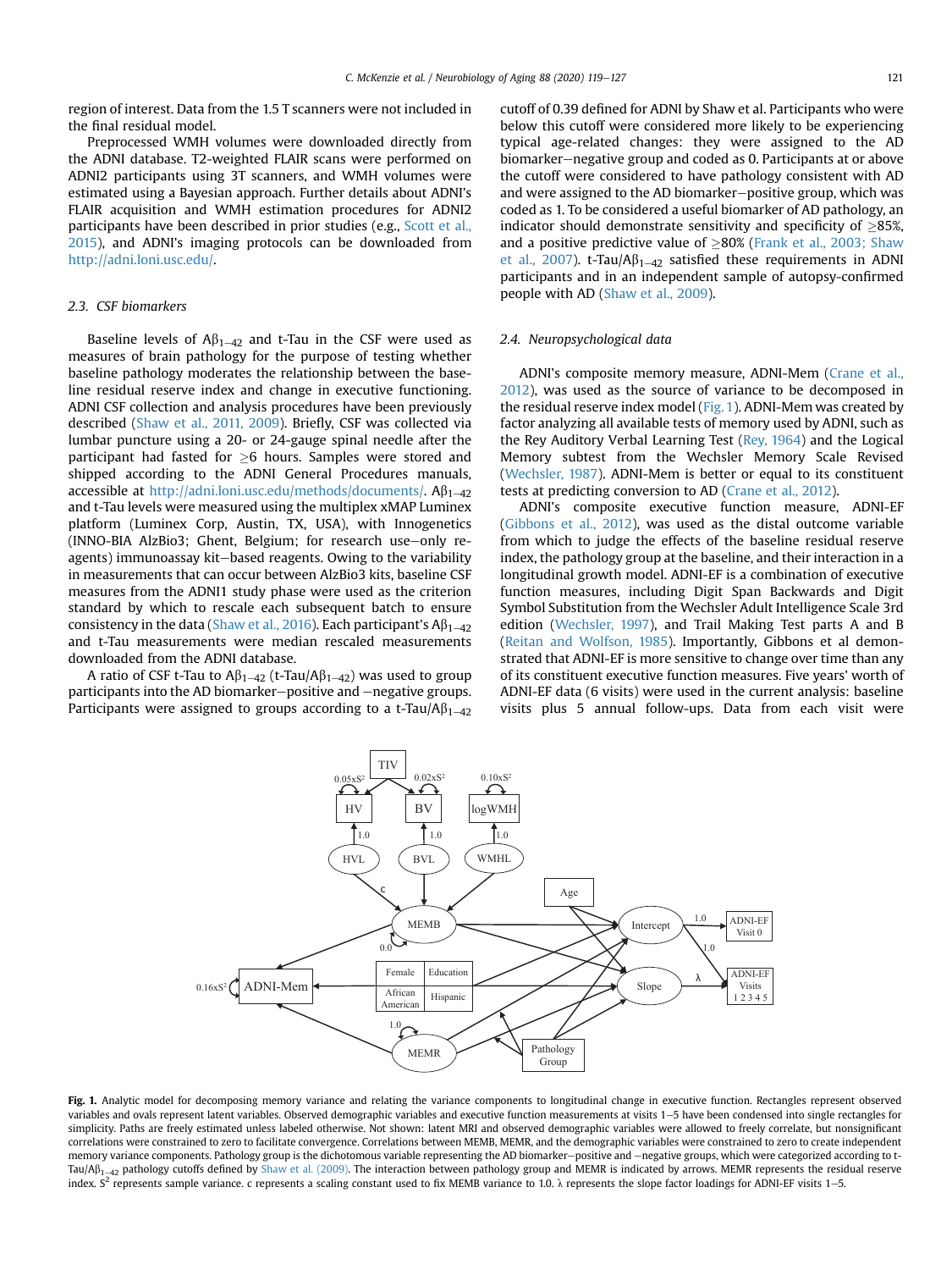standardized using the entire sample's mean and standard deviation at the baseline; therefore, any deviation from 0 could be interpreted as change from the sample average at the baseline.

Demographic variables were also used in the analysis. Quantitative years of education (full-time equivalent), and categorical variables for sex (1 = female, 0 = male), race (1 = African American,  $0 =$  Caucasian), and ethnicity (1 = Hispanic, 0 = non-Hispanic) were used to define the residual reserve index. Age was included as a covariate of the ADNI-EF intercept and slope. To simplify interpretation of the results, years of education was centered on 12 years, and age was centered on the sample average of 72.65 years.

# 2.5. Statistical analyses

#### 2.5.1. Decomposition of ADNI-Mem

All analyses were completed using Mplus version 8 [\(Muthén and](#page-8-17) [Muthén, 2017](#page-8-17)). A structural equation model ([Fig. 1](#page-2-0)) was used to decompose ADNI-Mem variance into variance due to demographic variables, variance due to structural brain measures (MEMB), and residual variance (MEMR). MEMR, which is the residual reserve index, is conceptualized as cognitive reserve and represents the difference between observed memory performance and that which is predicted based on brain structure and demographics.

The variance in ADNI-Mem was decomposed as described by [Reed et al. \(2010\),](#page-8-6) with one change: ADNI-Mem was regressed directly onto the observed demographic indicators, rather than being regressed onto a formative latent factor representing the demographic variables (reported as MEMD in prior studies). This did not impact the modeling of the residual reserve index, it simply allowed each demographic indicator to be used as a separate predictor of longitudinal change in ADNI-EF. This meant the influence of the residual reserve index on change in executive function could be compared directly with the influence of individual demographic predictors such as years of education.

MEMB is the variance in episodic memory explained by hippocampal volume, total brain volume, and WMH volume. Per [Reed](#page-8-6) [et al. \(2010\)](#page-8-6), these MRI volumes were transformed into singleindicator latent variables. To account for measurement error in the brain measures, the residual variances of the observed volumes were fixed to the product of their sample variance and an error estimate. The error estimates for the hippocampal and whole brain volumes were obtained by correlating 1.5 T and 3T scans performed on the same subjects at the same time point and subtracting these correlations from 1. Data from concurrent 1.5 T and 3T scans were not available for WMH volumes, so a conservative error estimate of 0.10 was used, which would correspond to a reliability estimate of 0.90. Hippocampal and total brain volumes were regressed onto total intracranial volume to control for the effect of head size. The distribution of WMH was positively skewed; therefore, it was logtransformed before being entered in the model.

The residual variance of ADNI-Mem was also fixed to account for measurement error. A conservative reliability estimate of 0.84 was obtained by correlating ADNI-Mem scores at the baseline and 6 month follow-up in people who were classed as healthy controls and negative for pathology at the baseline, as scores in this subsample would be expected to change very little because of aging or disease pathology over this length of time.

#### 2.5.2. Growth modeling of ADNI-EF

Analyses were conducted using maximum likelihood estimation with robust standard errors, as this estimator can handle missing values and non-normal distributions [\(Muthén and Muthén, 2017\)](#page-8-17). Before being incorporated into the full model, change in ADNI-EF over five years was modeled with linear, quadratic, and

logarithmic growth functions to find the best fitting model to be used in subsequent analyses.

Model fit was evaluated using the chi-square test of model fit, comparative fit index (CFI; [Bentler, 1990\)](#page-7-10), Tucker-Lewis Index (TLI; [Tucker and Lewis, 1973](#page-8-18)), the root mean square error of approximation (RMSEA; [Steiger, 1990\)](#page-8-19), the standardized root mean square residual (SRMR; [Jöreskog and Sörbom, 1993](#page-7-11)), the Akaike Information Criterion (AIC; [Akaike, 1974\)](#page-7-12), Bayesian Information Criterion (BIC; [Schwarz, 1978\)](#page-8-20), and adjusted BIC (aBIC; [Sclove, 1987\)](#page-8-21). Cutoffs for acceptable CFI, TLI, RMSEA, and SRMR indices were those recommended by [Hu and Bentler \(1999\),](#page-7-13) and when comparing different models, a lower AIC, BIC, and aBIC were favored.

After selecting the best fitting growth function for ADNI-EF, the next step was to test the competing hypotheses regarding whether the effect of MEMR (the residual reserve index) on the ADNI-EF slope would change depending on whether participants are classed as being AD biomarker-positive or  $-$ negative at the baseline. This was achieved by regressing the latent ADNI-EF slope factor onto the interaction between the residual reserve index and pathology group ([Fig. 1\)](#page-2-0). A significant interaction term would indicate that pathology status moderates the effect of cognitive reserve on executive function change—that is, the effect of baseline cognitive reserve on the ADNI-EF trajectory is different between the AD biomarker-positive and AD biomarker-negative groups. As seen in [Fig. 1,](#page-2-0) the remaining components of ADNI-Mem were entered as covariates. As there was a statistically significant difference in age between the AD biomarker-positive and  $-\text{negative}$ groups [\(Table 1\)](#page-4-0), age was also entered as a covariate in the prediction of ADNI-EF intercept and slope.

#### 3. Results

Of the 1214 participants whose data were used to select the most appropriate growth function for ADNI-EF, 344 were excluded from further analyses because of missing data for some predictor variables. These missing data primarily consisted of absent t-Tau/  $A\beta_{1-42}$  values. The excluded participants did not differ from the included sample in terms of age, proportion of African American or Hispanic participants, years of education, or structural brain volumes. However, the excluded participants were more likely to be female, had higher baseline ADNI-Mem and ADNI-EF scores, and attended fewer follow-ups than the final sample (see Table S1 in supplementary information).

Descriptive statistics for the final sample of 870 participants are presented in [Table 1.](#page-4-0) The AD biomarker-negative and AD biomarker-positive groups differed on all variables except sex. People in the AD biomarker-positive group were, on average, older, had less education, included a smaller proportion of African-American and Hispanic participants, and attended fewer visits. Their mean ADNI-Mem and ADNI-EF scores at the baseline were lower than the AD biomarker–negative group by almost one sample standard deviation.

## 3.1. Growth modeling of ADNI-EF

A linear growth model was selected as the best fitting model of ADNI-EF change, based on fit indices: CFI =  $0.99$ ; TLI =  $0.99$ , RMSEA =  $0.04$ , 90% C.I. 0.02–0.05; SRMR = 0.03; and lowest AIC, BIC, and aBIC. See Supplementary Table S2 for a comparison of all growth functions that were considered.

Next, the linear slope of ADNI-EF was regressed onto the residual reserve index, pathology group, their interaction, and covariates ([Fig. 1\)](#page-2-0). Of particular relevance to this study's hypotheses was the interaction between the residual reserve index and pathology group: a significant interaction would indicate that the residual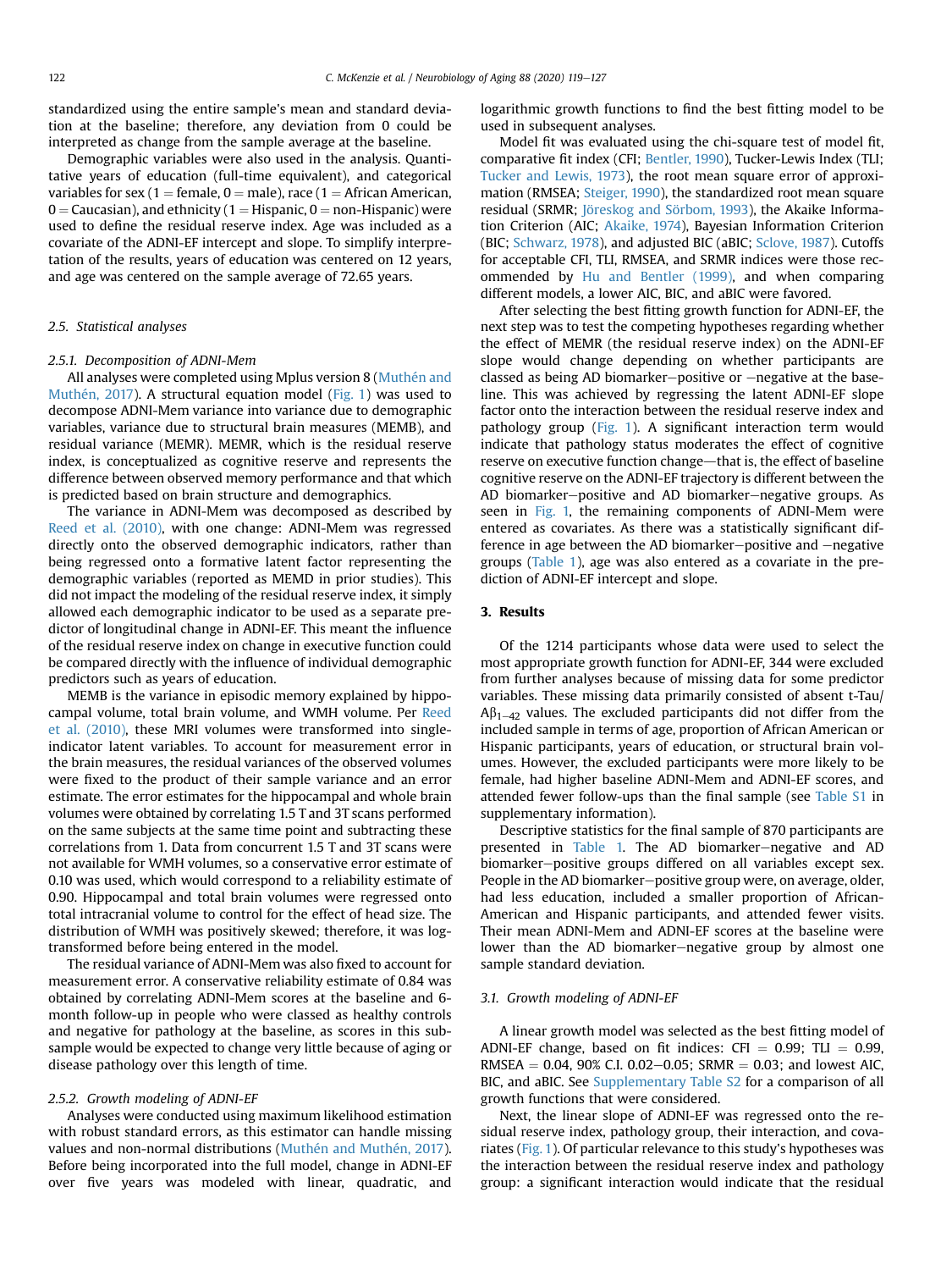<span id="page-4-0"></span>

| <b>Table 1</b>              |
|-----------------------------|
| Participant characteristics |

| Age $(y)$<br>$t(868) = 5.44^d$<br>72.65 (7.26)<br>71.23 (7.04)<br>73.87 (7.23)<br>Mean (SD)<br>Clinical diagnosis<br>$n$ (%) HC<br>269 (30.92%)<br>181 (45.02%)<br>88 (18.80%)<br>$X^2(2) = 139.74^d$<br>246 (52.56%)<br>$n$ (%) MCI<br>458 (52.64%)<br>212 (52.74%)<br>143 (16.44%)<br>9(2.24%)<br>134 (28.63%)<br>$n$ (%) AD<br>MMSE score<br>$t(719.98) = 13.18^d$<br>Mean (SD)<br>27.49 (2.59)<br>28.63 (1.52)<br>26.51 (2.90)<br>Female gender<br>$X^2(1) = 0.01$<br>$n(\%)$<br>191 (47.50%)<br>223 (47.60%)<br>414 (47.6%)<br>Race/Ethnicity<br>$X^2(1) = 5.11^c$<br>32 (3.70%)<br>11 (2.40%)<br>$n$ (%) African American<br>21 (5.20%)<br>$X^2(1) = 4.26^c$<br>11 (2.40%)<br>31 (3.60%)<br>20 (5.00%)<br>$n$ (%) Hispanic<br>Education $(y)$<br>$t(868) = 3.37^d$<br>16.19 (2.64)<br>16.51 (2.57)<br>15.91 (2.67)<br>Mean (SD)<br>ADNI-Mem score<br>0.35(0.91)<br>$-0.05(0.88)$<br>$t(860.59) = 16.13d$<br>0.81(0.69)<br>Mean (SD)<br>Baseline ADNI-EF score<br>$-0.05(1.07)$<br>$t(864.39) = 12.00d$<br>Mean (SD)<br>0.31(1.05)<br>0.73(0.86)<br>Hippocampal volume<br>$t(858.95) = 10.63^d$<br>Mean (SD)<br>7023.63 (1245.36)<br>7538.14 (1125.08)<br>6672.16 (1202.56)<br>Whole brain volume<br>$t(868) = 3.98^d$<br>Mean (SD)<br>894,333.83 (97,759.86)<br>907,516.81 (94,113.20)<br>880,941.58 (94,877.77)<br>WMH volume<br>$t(609.31) = 4.52d$<br>Mean (SD)<br>6.78(9.62)<br>5.10(6.55)<br>8.23 (11.45)<br>t-Tau/ $A\beta_{1-42}$ ratio<br>$t(490.13) = 29.46^d$<br>Mean (SD)<br>0.59(0.49)<br>0.24(0.07)<br>0.90(0.48)<br>$0.09 - 0.38$<br>Min-max<br>$0.09 - 3.58$<br>$0.39 - 3.58$<br>Number of visits<br>$t(867.22) = 5.81d$<br>3.70(1.53)<br>4.01(1.40)<br>3.43(1.58)<br>Mean (SD)<br>$n$ (%) with 1 visit <sup>b</sup><br>70 (8.00%)<br>52 (11.10%)<br>18 (4.50%)<br>$n$ (%) with 2 visits<br>151 (17.40%)<br>46 (11.40%)<br>105 (22.40%)<br>$n$ (%) with 3 visits<br>99 (21.20%)<br>171 (19.70%)<br>72 (17.90%)<br>$n$ (%) with 4 visits<br>191 (22.00%)<br>112 (27.90%)<br>79 (16.90%)<br>$n$ (%) with 5 visits<br>152 (17.50%)<br>84 (20.90%)<br>68 (14.50%)<br>$n$ (%) with 6 visits<br>135 (15.50%)<br>70 (17.40%)<br>65 (13.90%) | Variable | All $(N = 870)$ | AD biomarker negative<br>$(n = 402)$ | Difference <sup>a</sup><br>AD biomarker positive<br>$(n = 468)$ |  |
|-----------------------------------------------------------------------------------------------------------------------------------------------------------------------------------------------------------------------------------------------------------------------------------------------------------------------------------------------------------------------------------------------------------------------------------------------------------------------------------------------------------------------------------------------------------------------------------------------------------------------------------------------------------------------------------------------------------------------------------------------------------------------------------------------------------------------------------------------------------------------------------------------------------------------------------------------------------------------------------------------------------------------------------------------------------------------------------------------------------------------------------------------------------------------------------------------------------------------------------------------------------------------------------------------------------------------------------------------------------------------------------------------------------------------------------------------------------------------------------------------------------------------------------------------------------------------------------------------------------------------------------------------------------------------------------------------------------------------------------------------------------------------------------------------------------------------------------------------------------------------------------------------------------------------------------------------------------------------------------------------------------------------------------------------------------------------------------------------------------------------------------------------------------|----------|-----------------|--------------------------------------|-----------------------------------------------------------------|--|
|                                                                                                                                                                                                                                                                                                                                                                                                                                                                                                                                                                                                                                                                                                                                                                                                                                                                                                                                                                                                                                                                                                                                                                                                                                                                                                                                                                                                                                                                                                                                                                                                                                                                                                                                                                                                                                                                                                                                                                                                                                                                                                                                                           |          |                 |                                      |                                                                 |  |
|                                                                                                                                                                                                                                                                                                                                                                                                                                                                                                                                                                                                                                                                                                                                                                                                                                                                                                                                                                                                                                                                                                                                                                                                                                                                                                                                                                                                                                                                                                                                                                                                                                                                                                                                                                                                                                                                                                                                                                                                                                                                                                                                                           |          |                 |                                      |                                                                 |  |
|                                                                                                                                                                                                                                                                                                                                                                                                                                                                                                                                                                                                                                                                                                                                                                                                                                                                                                                                                                                                                                                                                                                                                                                                                                                                                                                                                                                                                                                                                                                                                                                                                                                                                                                                                                                                                                                                                                                                                                                                                                                                                                                                                           |          |                 |                                      |                                                                 |  |
|                                                                                                                                                                                                                                                                                                                                                                                                                                                                                                                                                                                                                                                                                                                                                                                                                                                                                                                                                                                                                                                                                                                                                                                                                                                                                                                                                                                                                                                                                                                                                                                                                                                                                                                                                                                                                                                                                                                                                                                                                                                                                                                                                           |          |                 |                                      |                                                                 |  |
|                                                                                                                                                                                                                                                                                                                                                                                                                                                                                                                                                                                                                                                                                                                                                                                                                                                                                                                                                                                                                                                                                                                                                                                                                                                                                                                                                                                                                                                                                                                                                                                                                                                                                                                                                                                                                                                                                                                                                                                                                                                                                                                                                           |          |                 |                                      |                                                                 |  |
|                                                                                                                                                                                                                                                                                                                                                                                                                                                                                                                                                                                                                                                                                                                                                                                                                                                                                                                                                                                                                                                                                                                                                                                                                                                                                                                                                                                                                                                                                                                                                                                                                                                                                                                                                                                                                                                                                                                                                                                                                                                                                                                                                           |          |                 |                                      |                                                                 |  |
|                                                                                                                                                                                                                                                                                                                                                                                                                                                                                                                                                                                                                                                                                                                                                                                                                                                                                                                                                                                                                                                                                                                                                                                                                                                                                                                                                                                                                                                                                                                                                                                                                                                                                                                                                                                                                                                                                                                                                                                                                                                                                                                                                           |          |                 |                                      |                                                                 |  |
|                                                                                                                                                                                                                                                                                                                                                                                                                                                                                                                                                                                                                                                                                                                                                                                                                                                                                                                                                                                                                                                                                                                                                                                                                                                                                                                                                                                                                                                                                                                                                                                                                                                                                                                                                                                                                                                                                                                                                                                                                                                                                                                                                           |          |                 |                                      |                                                                 |  |
|                                                                                                                                                                                                                                                                                                                                                                                                                                                                                                                                                                                                                                                                                                                                                                                                                                                                                                                                                                                                                                                                                                                                                                                                                                                                                                                                                                                                                                                                                                                                                                                                                                                                                                                                                                                                                                                                                                                                                                                                                                                                                                                                                           |          |                 |                                      |                                                                 |  |
|                                                                                                                                                                                                                                                                                                                                                                                                                                                                                                                                                                                                                                                                                                                                                                                                                                                                                                                                                                                                                                                                                                                                                                                                                                                                                                                                                                                                                                                                                                                                                                                                                                                                                                                                                                                                                                                                                                                                                                                                                                                                                                                                                           |          |                 |                                      |                                                                 |  |
|                                                                                                                                                                                                                                                                                                                                                                                                                                                                                                                                                                                                                                                                                                                                                                                                                                                                                                                                                                                                                                                                                                                                                                                                                                                                                                                                                                                                                                                                                                                                                                                                                                                                                                                                                                                                                                                                                                                                                                                                                                                                                                                                                           |          |                 |                                      |                                                                 |  |
|                                                                                                                                                                                                                                                                                                                                                                                                                                                                                                                                                                                                                                                                                                                                                                                                                                                                                                                                                                                                                                                                                                                                                                                                                                                                                                                                                                                                                                                                                                                                                                                                                                                                                                                                                                                                                                                                                                                                                                                                                                                                                                                                                           |          |                 |                                      |                                                                 |  |
|                                                                                                                                                                                                                                                                                                                                                                                                                                                                                                                                                                                                                                                                                                                                                                                                                                                                                                                                                                                                                                                                                                                                                                                                                                                                                                                                                                                                                                                                                                                                                                                                                                                                                                                                                                                                                                                                                                                                                                                                                                                                                                                                                           |          |                 |                                      |                                                                 |  |
|                                                                                                                                                                                                                                                                                                                                                                                                                                                                                                                                                                                                                                                                                                                                                                                                                                                                                                                                                                                                                                                                                                                                                                                                                                                                                                                                                                                                                                                                                                                                                                                                                                                                                                                                                                                                                                                                                                                                                                                                                                                                                                                                                           |          |                 |                                      |                                                                 |  |
|                                                                                                                                                                                                                                                                                                                                                                                                                                                                                                                                                                                                                                                                                                                                                                                                                                                                                                                                                                                                                                                                                                                                                                                                                                                                                                                                                                                                                                                                                                                                                                                                                                                                                                                                                                                                                                                                                                                                                                                                                                                                                                                                                           |          |                 |                                      |                                                                 |  |
|                                                                                                                                                                                                                                                                                                                                                                                                                                                                                                                                                                                                                                                                                                                                                                                                                                                                                                                                                                                                                                                                                                                                                                                                                                                                                                                                                                                                                                                                                                                                                                                                                                                                                                                                                                                                                                                                                                                                                                                                                                                                                                                                                           |          |                 |                                      |                                                                 |  |
|                                                                                                                                                                                                                                                                                                                                                                                                                                                                                                                                                                                                                                                                                                                                                                                                                                                                                                                                                                                                                                                                                                                                                                                                                                                                                                                                                                                                                                                                                                                                                                                                                                                                                                                                                                                                                                                                                                                                                                                                                                                                                                                                                           |          |                 |                                      |                                                                 |  |
|                                                                                                                                                                                                                                                                                                                                                                                                                                                                                                                                                                                                                                                                                                                                                                                                                                                                                                                                                                                                                                                                                                                                                                                                                                                                                                                                                                                                                                                                                                                                                                                                                                                                                                                                                                                                                                                                                                                                                                                                                                                                                                                                                           |          |                 |                                      |                                                                 |  |
|                                                                                                                                                                                                                                                                                                                                                                                                                                                                                                                                                                                                                                                                                                                                                                                                                                                                                                                                                                                                                                                                                                                                                                                                                                                                                                                                                                                                                                                                                                                                                                                                                                                                                                                                                                                                                                                                                                                                                                                                                                                                                                                                                           |          |                 |                                      |                                                                 |  |
|                                                                                                                                                                                                                                                                                                                                                                                                                                                                                                                                                                                                                                                                                                                                                                                                                                                                                                                                                                                                                                                                                                                                                                                                                                                                                                                                                                                                                                                                                                                                                                                                                                                                                                                                                                                                                                                                                                                                                                                                                                                                                                                                                           |          |                 |                                      |                                                                 |  |
|                                                                                                                                                                                                                                                                                                                                                                                                                                                                                                                                                                                                                                                                                                                                                                                                                                                                                                                                                                                                                                                                                                                                                                                                                                                                                                                                                                                                                                                                                                                                                                                                                                                                                                                                                                                                                                                                                                                                                                                                                                                                                                                                                           |          |                 |                                      |                                                                 |  |
|                                                                                                                                                                                                                                                                                                                                                                                                                                                                                                                                                                                                                                                                                                                                                                                                                                                                                                                                                                                                                                                                                                                                                                                                                                                                                                                                                                                                                                                                                                                                                                                                                                                                                                                                                                                                                                                                                                                                                                                                                                                                                                                                                           |          |                 |                                      |                                                                 |  |
|                                                                                                                                                                                                                                                                                                                                                                                                                                                                                                                                                                                                                                                                                                                                                                                                                                                                                                                                                                                                                                                                                                                                                                                                                                                                                                                                                                                                                                                                                                                                                                                                                                                                                                                                                                                                                                                                                                                                                                                                                                                                                                                                                           |          |                 |                                      |                                                                 |  |
|                                                                                                                                                                                                                                                                                                                                                                                                                                                                                                                                                                                                                                                                                                                                                                                                                                                                                                                                                                                                                                                                                                                                                                                                                                                                                                                                                                                                                                                                                                                                                                                                                                                                                                                                                                                                                                                                                                                                                                                                                                                                                                                                                           |          |                 |                                      |                                                                 |  |
|                                                                                                                                                                                                                                                                                                                                                                                                                                                                                                                                                                                                                                                                                                                                                                                                                                                                                                                                                                                                                                                                                                                                                                                                                                                                                                                                                                                                                                                                                                                                                                                                                                                                                                                                                                                                                                                                                                                                                                                                                                                                                                                                                           |          |                 |                                      |                                                                 |  |
|                                                                                                                                                                                                                                                                                                                                                                                                                                                                                                                                                                                                                                                                                                                                                                                                                                                                                                                                                                                                                                                                                                                                                                                                                                                                                                                                                                                                                                                                                                                                                                                                                                                                                                                                                                                                                                                                                                                                                                                                                                                                                                                                                           |          |                 |                                      |                                                                 |  |
|                                                                                                                                                                                                                                                                                                                                                                                                                                                                                                                                                                                                                                                                                                                                                                                                                                                                                                                                                                                                                                                                                                                                                                                                                                                                                                                                                                                                                                                                                                                                                                                                                                                                                                                                                                                                                                                                                                                                                                                                                                                                                                                                                           |          |                 |                                      |                                                                 |  |
|                                                                                                                                                                                                                                                                                                                                                                                                                                                                                                                                                                                                                                                                                                                                                                                                                                                                                                                                                                                                                                                                                                                                                                                                                                                                                                                                                                                                                                                                                                                                                                                                                                                                                                                                                                                                                                                                                                                                                                                                                                                                                                                                                           |          |                 |                                      |                                                                 |  |
|                                                                                                                                                                                                                                                                                                                                                                                                                                                                                                                                                                                                                                                                                                                                                                                                                                                                                                                                                                                                                                                                                                                                                                                                                                                                                                                                                                                                                                                                                                                                                                                                                                                                                                                                                                                                                                                                                                                                                                                                                                                                                                                                                           |          |                 |                                      |                                                                 |  |
|                                                                                                                                                                                                                                                                                                                                                                                                                                                                                                                                                                                                                                                                                                                                                                                                                                                                                                                                                                                                                                                                                                                                                                                                                                                                                                                                                                                                                                                                                                                                                                                                                                                                                                                                                                                                                                                                                                                                                                                                                                                                                                                                                           |          |                 |                                      |                                                                 |  |
|                                                                                                                                                                                                                                                                                                                                                                                                                                                                                                                                                                                                                                                                                                                                                                                                                                                                                                                                                                                                                                                                                                                                                                                                                                                                                                                                                                                                                                                                                                                                                                                                                                                                                                                                                                                                                                                                                                                                                                                                                                                                                                                                                           |          |                 |                                      |                                                                 |  |
|                                                                                                                                                                                                                                                                                                                                                                                                                                                                                                                                                                                                                                                                                                                                                                                                                                                                                                                                                                                                                                                                                                                                                                                                                                                                                                                                                                                                                                                                                                                                                                                                                                                                                                                                                                                                                                                                                                                                                                                                                                                                                                                                                           |          |                 |                                      |                                                                 |  |
|                                                                                                                                                                                                                                                                                                                                                                                                                                                                                                                                                                                                                                                                                                                                                                                                                                                                                                                                                                                                                                                                                                                                                                                                                                                                                                                                                                                                                                                                                                                                                                                                                                                                                                                                                                                                                                                                                                                                                                                                                                                                                                                                                           |          |                 |                                      |                                                                 |  |
|                                                                                                                                                                                                                                                                                                                                                                                                                                                                                                                                                                                                                                                                                                                                                                                                                                                                                                                                                                                                                                                                                                                                                                                                                                                                                                                                                                                                                                                                                                                                                                                                                                                                                                                                                                                                                                                                                                                                                                                                                                                                                                                                                           |          |                 |                                      |                                                                 |  |
|                                                                                                                                                                                                                                                                                                                                                                                                                                                                                                                                                                                                                                                                                                                                                                                                                                                                                                                                                                                                                                                                                                                                                                                                                                                                                                                                                                                                                                                                                                                                                                                                                                                                                                                                                                                                                                                                                                                                                                                                                                                                                                                                                           |          |                 |                                      |                                                                 |  |
|                                                                                                                                                                                                                                                                                                                                                                                                                                                                                                                                                                                                                                                                                                                                                                                                                                                                                                                                                                                                                                                                                                                                                                                                                                                                                                                                                                                                                                                                                                                                                                                                                                                                                                                                                                                                                                                                                                                                                                                                                                                                                                                                                           |          |                 |                                      |                                                                 |  |

The AD biomarker–negative group is defined by t-tau/A $\beta_{1-42}$  scores below AD pathology cutoffs defined by [Shaw et al., 2009,](#page-8-9) and the AD biomarker–positive group is defined by t-tau/ $A\beta_{1-42}$  scores at or above these cutoffs.

Key: HC, healthy control; MCI, mild cognitive impairment; AD, Alzheimer's disease; MMSE, Mini-Mental State Examination; WMH, white matter hyperintensity.

The result of difference tests between the AD biomarker-positive and negative-groups.

**b** Baseline visit only.

 $\rm ^c$   $\it p$   $<$  .05.

 $\frac{d}{p}$  < .001.

reserve index exerted differential effects on ADNI-EF slope in the AD biomarker-negative group compared with the AD biomarker-positive group. The results of this analysis are presented in [Table 2.](#page-4-1)

Predicted baseline ADNI-EF scores (i.e., the intercept) were influenced by both the residual reserve index and pathology group, as well as their interaction. All covariates also had significant effects on predicted baseline scores. Higher MEMB values (meaning better structural brain health), higher education, and being Caucasian, non-Hispanic, and female were all associated with a higher ADNI-EF intercept [\(Table 2](#page-4-1)).

The predicted rate of ADNI-EF change over five years (i.e., the slope) was not influenced by the main effect of the residual reserve index, but it was influenced by the main effect of pathology group; however, the interaction between the residual reserve index and pathology group was significant, meaning the effect of pathology group depends on the level of the residual reserve index, and vice versa. Of the covariates, only brain integrity (MEMB) and female sex had significant effects on the slope; better structural brain health and being female were both associated with slower ADNI-EF decline [\(Table 2](#page-4-1)).

[Fig. 2](#page-5-0) shows the expected rate of executive function change over 5 years as a function of pathology status and cognitive reserve for a reference person who is male, Caucasian, non-Hispanic, has

completed 12 years of education, has average structural brain health, and is of average age (72.7 years) for this sample. For graphing purposes, the continuous residual reserve index was

# <span id="page-4-1"></span>Table 2

Predictors of the ADNI-EF intercept and slope over 5 y

| Variable                | Intercept |      |                    | Slope   |      |                      |
|-------------------------|-----------|------|--------------------|---------|------|----------------------|
|                         | est       | SE   | est/SE             | est     | SE   | est/SE               |
| Constant (reference)    | $-0.30$   | 0.08 | $-3.67b$           | $-0.36$ | 0.13 | $-2.69$ <sup>a</sup> |
| Years of education      | 0.22      | 0.03 | 714 <sup>b</sup>   | 0.08    | 0.05 | 1.63                 |
| Female                  | 0.10      | 0.03 | 3.08 <sup>a</sup>  | 0.11    | 0.05 | 2.28 <sup>a</sup>    |
| Age $(y)$               | $-0.15$   | 0.04 | $-3.84^{b}$        | 0.09    | 0.06 | 1.50                 |
| African American        | $-0.09$   | 0.03 | $-3.06a$           | 0.02    | 0.04 | 0.44                 |
| Hispanic                | $-0.05$   | 0.03 | $-1.97a$           | $-0.06$ | 0.04 | $-1.42$              |
| <b>MEMB</b>             | 0.45      | 0.04 | 1131 <sup>b</sup>  | 0.40    | 0.06 | 6.42 <sup>b</sup>    |
| <b>MEMR</b>             | 0.51      | 0.05 | 11.05 <sup>b</sup> | 0.01    | 0.07 | 0.12                 |
| Pathology group         | $-0.13$   | 0.06 | $-2.07a$           | $-0.58$ | 0.09 | $-6.41b$             |
| $MEMR \times Pathology$ | 0.09      | 0.04 | 2.48 <sup>a</sup>  | 0.31    | 0.08 | 4.07 <sup>b</sup>    |

 $n = 870.$ 

Key: est, standardized regression coefficient; SE, standard error; MEMR, the residual reserve index; Pathology group, categorical indicator of whether baseline t-tau/  $A\beta_{1-42}$  values are positive or negative for AD-associated pathology (reference = AD biomarker-negative group); MEMB, variance in memory performance explained by structural brain variables.

 $a$   $p < .05$ .

 $\frac{b}{p}$  = .001.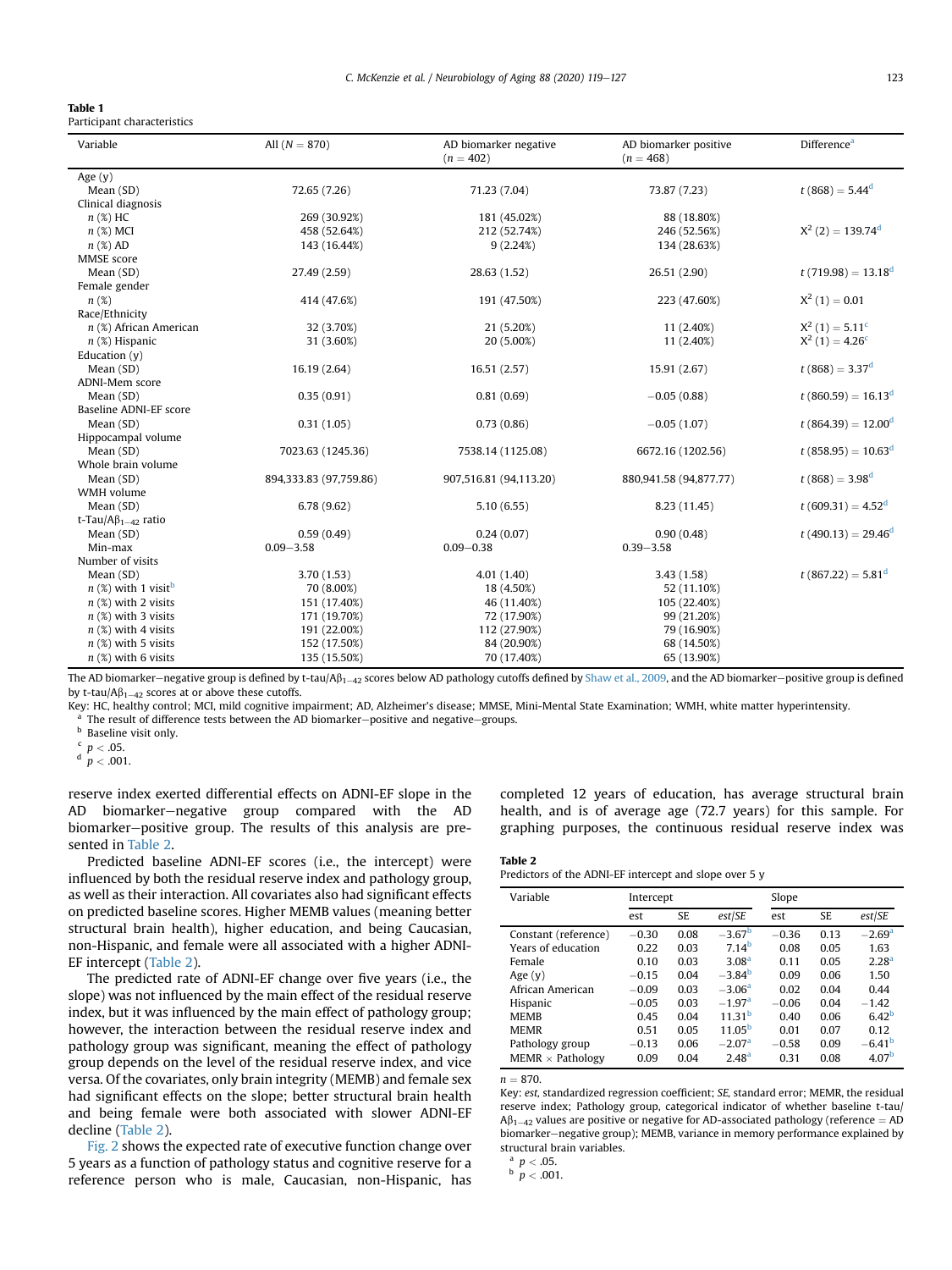<span id="page-5-0"></span>

Fig. 2. Model-predicted change in executive function over time for a reference participant (i.e., 72.65-year-old non-Hispanic white male with 12 years of education and sample-average brain integrity [MEMB]), as a function of baseline cognitive reserve and pathology group. Executive function scores are in standard deviation units relative to baseline ADNI-EF scores. The interaction between cognitive reserve and pathology group was significant for the slope,  $p < 0.001$ , and the intercept,  $p = 0.004$ .

separated into high (one SD above average), average (0 SD), and low (one SD below average) levels. In the AD biomarker-negative group, cognitive reserve was not a strong predictor of rate of change in ADNI-EF scores.

In the AD biomarker-positive group, cognitive reserve had an important influence on how quickly ADNI-EF scores declined over 5 years, such that the predicted decline in ADNI-EF accelerated with increasingly lower levels of cognitive reserve. The slowest EF decline was seen when cognitive reserve was high: at higher levels of cognitive reserve, there was little difference in the rate of ADNI-EF decline between the AD biomarker-positive and  $-$ negative groups. These results suggest that the detrimental effect of pathology on the rate of ADNI-EF change is increasingly attenuated by higher cognitive reserve when the t-Tau/A $\beta_{1-42}$  ratio is consistent with AD, but not when the t-Tau/A $\beta_{1-42}$  ratio is more consistent with typical aging.

# 4. Discussion

The aim of the present study was to investigate whether the association between baseline cognitive reserve (when operationalized by the residual reserve index) and future executive function changes depends on whether individuals are CSF-biomarker-positive, suggesting the presence of AD-associated neuropathology. Two competing hypotheses were presented: the first (null) was that higher cognitive reserve would protect against executive function decline regardless of whether individuals are positive or negative for AD pathology; that is, there would be no significant interaction between the residual reserve index and pathology group when predicting the executive function slope. The second (alternative) hypothesis was that cognitive reserve would only protect against executive function decline in the presence of AD-associated pathology, such that there would be a significant interaction between the residual reserve index and pathology group when predicting executive function slope. These hypotheses allowed us to test the theory that cognitive reserve is an active process that protects against both age- and AD-related brain changes [\(Stern et al., 2018](#page-8-2)).

The current results failed to support the first hypothesis. The effect of baseline cognitive reserve on executive function decline was not uniform across both pathology groups. By contrast, the second hypothesis was supported, as there was a significant interaction between the baseline residual reserve index and baseline pathology group. When AD-associated pathology was present, cognitive reserve exerted a strong positive effect on executive function slope, such that higher standing on the residual reserve index was associated with slower decline, which is what we would expect from cognitive reserve as a process that provides resilience to brain pathology. Conversely, cognitive reserve was not predictive of change in executive function in the AD biomarker-negative group, suggesting cognitive reserve's protective effects are only active in the context of clinically significant pathological changes such as those seen in AD. This is inconsistent with theories of cognitive reserve that frame this construct as a process that delays or slows cognitive changes in response to both age- and diseaserelated brain changes ([Stern, 2009; Stern et al., 2018\)](#page-8-1).

This finding leads to the question of whether there must be a certain degree of neuropathological burden before cognitive reserve can influence future cognitive outcomes. Although our study demonstrated that the residual reserve index could not predict future change in executive function when the baseline t-Tau/  $A\beta_{1-42}$  ratio was below the cutoff for AD pathology, it was beyond the scope of the study to determine whether this is a characteristic of the residual reserve index when measured cross-sectionally, or whether cognitive reserve processes are simply not engaged when pathology is below a certain threshold. Future research that tracks both the residual reserve index and AD-related pathology processes longitudinally can further investigate this issue. Over five years of follow-up, AD pathology burden would be expected to appear and/ or increase in a proportion of participants [\(Jack et al., 2010\)](#page-7-3), even among those who were AD biomarker-negative. It may be possible to identify a point at which AD-related pathology has accumulated sufficiently to provoke an effect of cognitive reserve on cognition, even in individuals who do not develop a clinically significant burden.

Although some studies have found that cognitive reserve is a less powerful predictor of cognition when brain volume changes are less pronounced ([Reed et al., 2010; Zahodne et al., 2015, 2013\)](#page-8-6), the present study adds to this literature by demonstrating that the ability of the residual reserve index to predict future cognitive outcomes depends on whether clinically significant AD CSF biomarkers are present at the baseline. As mentioned in the introduction, one advantage of the residual reserve index is that it is capable of measuring the dynamic nature of cognitive reserve as it changes over time. This feature makes it particularly amenable to the study of interventions to enhance cognitive reserve, which, in theory, should be most valuable when the interventions take place before the emergence of clinically meaningful pathological changes. However, if, as our current results suggest, the predictive ability of cognitive reserve depends on the extent of pathology present, it is unclear whether interventions aimed at boosting cognitive reserve in typically aging individuals can protect against future cognitive decline. Given that our results come from observational data, experimental studies aimed at enhancing reserve are needed to answer such questions.

Although baseline cognitive reserve and pathology status interact to affect executive function slope, executive function slope itself results from concomitant changes in brain integrity and cognitive reserve. Because this study used baseline measurements of cognitive reserve and brain pathology as predictors of future executive function change, it did not evaluate the degree to which these variables themselves changed over time, along with the observed executive function change. In other words, a negative executive function slope could be a consequence of accumulating pathological burden combined with maintenance of-or increase  $in$ -cognitive reserve, stable brain integrity combined with a depletion of cognitive reserve, or a combination of accumulating pathology and a depletion of cognitive reserve. Therefore, future research may benefit from separating observed cognitive outcomes such as executive function slope into their constituent cognitive reserve and brain maintenance [\(Stern et al., 2018\)](#page-8-2) components to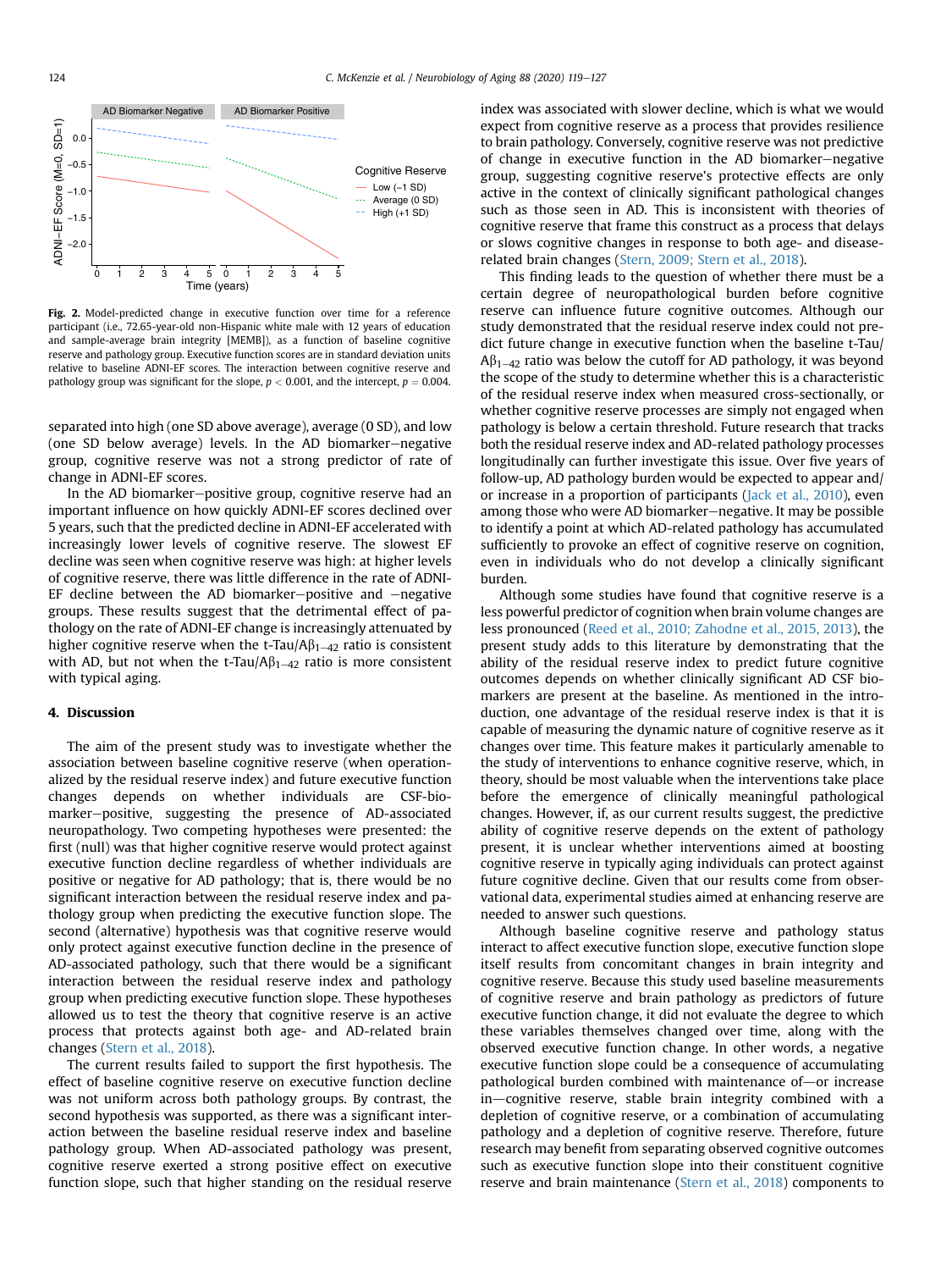better understand the interaction effect reported here. Such an approach could lead to a more nuanced understanding of whether the interaction between baseline cognitive reserve and baseline pathology is differentially predictive of changes in cognitive reserve versus changes in brain integrity over time. Although we did not attempt to measure brain reserve or brain maintenance per se, our results suggest a possible interaction between these variables, whereby cognitive reserve may only exert its protective effects in the context of low brain reserve or low brain maintenance ([Nyberg](#page-8-22) [et al., 2012\)](#page-8-22).

Even though baseline cognitive reserve offered limited ability to predict future executive function decline in the context of ADnegative biomarker status, this does not mean that cognitive reserve is unimportant in the absence of neuropathology. Although there was a significant interaction between pathology group and cognitive reserve when predicting the intercept, [Fig. 2](#page-5-0) shows higher baseline cognitive reserve was associated with better executive function performance at the baseline in both the AD biomarker-positive and  $-\text{negative}$  groups, and this benefit extended to follow-up visits. This finding is consistent with past research that has found a protective effect of the residual reserve index on baseline cognition, but not rate of change, in nonclinical older adults ([Zahodne et al., 2011](#page-8-3)). All else equal, the better baseline cognitive performance associated with higher cognitive reserve is likely to promote sustained cognitive health into late life.

Previous research using cognitive reserve proxies has suggested that individuals with high standing on the chosen proxy tend to decline more rapidly after a certain threshold of disease severity has been reached (e.g., [Soldan, 2017\)](#page-8-4). Our results suggest the opposite: that having higher baseline cognitive reserve is associated with less rapid cognitive decline after a certain threshold of disease severity has been reached. These seemingly contradictory patterns can be explained well in the context of 2 recent studies. First, [Mungas et al.](#page-8-5) [\(2018\)](#page-8-5) explained that the unexpectedly rapid decline in high cognitive reserve individuals is a consequence of using education-which interacts with brain atrophy rate to influence cognitive decline-as a proxy for cognitive reserve. This distinction between cognitive reserve and education was also made apparent by [Bettcher et al. \(2019\),](#page-7-14) who found that rate of cognitive decline could be explained by how rapidly cognitive reserve was depleted, independent of brain atrophy rate and baseline levels of cognitive reserve; such an effect would be masked by static proxies such as years of education. Therefore, recent evidence, including the results of this study, appears to disconfirm the hypothesis that individuals with higher baseline cognitive reserve should be expected to decline more rapidly than individuals with lower baseline cognitive reserve once a disease severity threshold has been reached.

One limitation of this study is that most participants were Caucasian and highly educated, which limits our ability to generalize these findings to more demographically diverse samples. Furthermore, the findings only cover five years' worth of follow-up: it is possible that more time would be needed to elicit meaningful changes in executive function in typically aging older adults; therefore, the protective effect of cognitive reserve on executive function decline may have emerged in the AD biomarker-negative group with a longer period of follow-up. Finally, our results are specific to executive functioning decline and not decline in other cognitive domains. We used executive functioning as the primary outcome measure because the ADNI neuropsychological battery is heavily weighted toward the assessment of memory and executive functioning, and because of the availability of the reliable and valid ADNI-EF composite measure. Such a composite score was not available for other cognitive domains, preventing us from further generalizing these findings to other abilities. By contrast, strengths of this study include the use of a measure of pathology (t-Tau/  $\mathsf{A}\beta_{1-42}$ ) that was methodologically separate from the measures used to create the residual reserve index (global brain volume, hippocampal volume, and WMH), which augments previous studies using the residual method for measuring cognitive reserve (e.g., [Zahodne et al., 2015, 2013\)](#page-8-23), and adds to the growing body of research on the effect of cognitive reserve on cognitive change, which includes very few studies that measure pathology using biomarkers [\(Soldan et al., 2018](#page-8-24)).

A final limitation to consider is that we classified participants into groups based on one specific AD biomarker (the t-Tau/A $\beta_{1-42}$ ratio); therefore, we could not rule out the presence of non-AD disease pathologies across the entire sample, nor could we account for nonprogressive causes of neuronal injury that would not be expected to promote rapid cognitive decline. It is possible that for a small number of participants in the AD biomarker-negative group, it may be inaccurate to consider them typically aging if other neurodegenerative disease pathology is present. Although it is unlikely this biased our results-as the AD biomarker-negative group was, on average, cognitively intact and ADNI excludes participants thought to have non-AD pathology—the question of whether different biomarkers might have changed the predictive power of the residual reserve index remains unanswered in the present study.

As cognitive reserve must originate in the brain, the residual reserve index, which was used as our estimate of cognitive reserve, is almost certainly influenced by unmeasured brain variables, such as those that can be captured with microstructural imaging (e.g., diffusion imaging), functional imaging, and molecular imaging. Therefore, our current results suggest that baseline standing on those unmeasured brain variables may not be able to predict rate of cognitive decline in the absence of AD (or other neurodegenerative) pathology. This notion is consistent with the scaffolding theory of aging and cognition, which posits that supplemental neural structures and functions, built largely through lifestyle enrichment, are called on to support cognition when confronted by neuropathological changes [\(Park and Reuter-Lorenz, 2009; Reuter-Lorenz and](#page-8-25) [Park, 2014](#page-8-25)). The idea that the residual reserve index could be explained by these unmeasured brain variables (e.g., resting state connectivity, neural efficiency, white matter integrity) also suggests that, in theory, incorporating more brain imaging techniques, such as functional imaging, could eventually identify the neural basis of what we currently refer to as cognitive reserve. As such, defining cognitive reserve as the variance in episodic memory not explained by a set of brain variables allows for systematic study of how the residual reserve index functions when the set of brain variables changes. Estimating cognitive reserve in this way is therefore likely to be more successful than other approaches (e.g., years of education) at building cumulative scientific knowledge.

# 4.1. Summary and conclusions

The present study adds to the cognitive aging literature by providing new information about how cross-sectional cognitive reserve, as measured by the residual reserve index, predicts longitudinal executive function decline in a sample with wide variability in tau and beta-amyloid neuropathology. We sought to determine whether the residual reserve index could predict future executive functioning decline equally well in people who were positive and negative for AD-associated CSF biomarkers, and found that it could not, which supports the hypothesis that cognitive reserve is only predictive of cognitive decline when AD-associated pathology is present. Although typically aging people can vary in baseline cognitive reserve when measured using the residual reserve index, this variability appears to offer no value in predicting how rapidly their executive function will decline over the next five years. This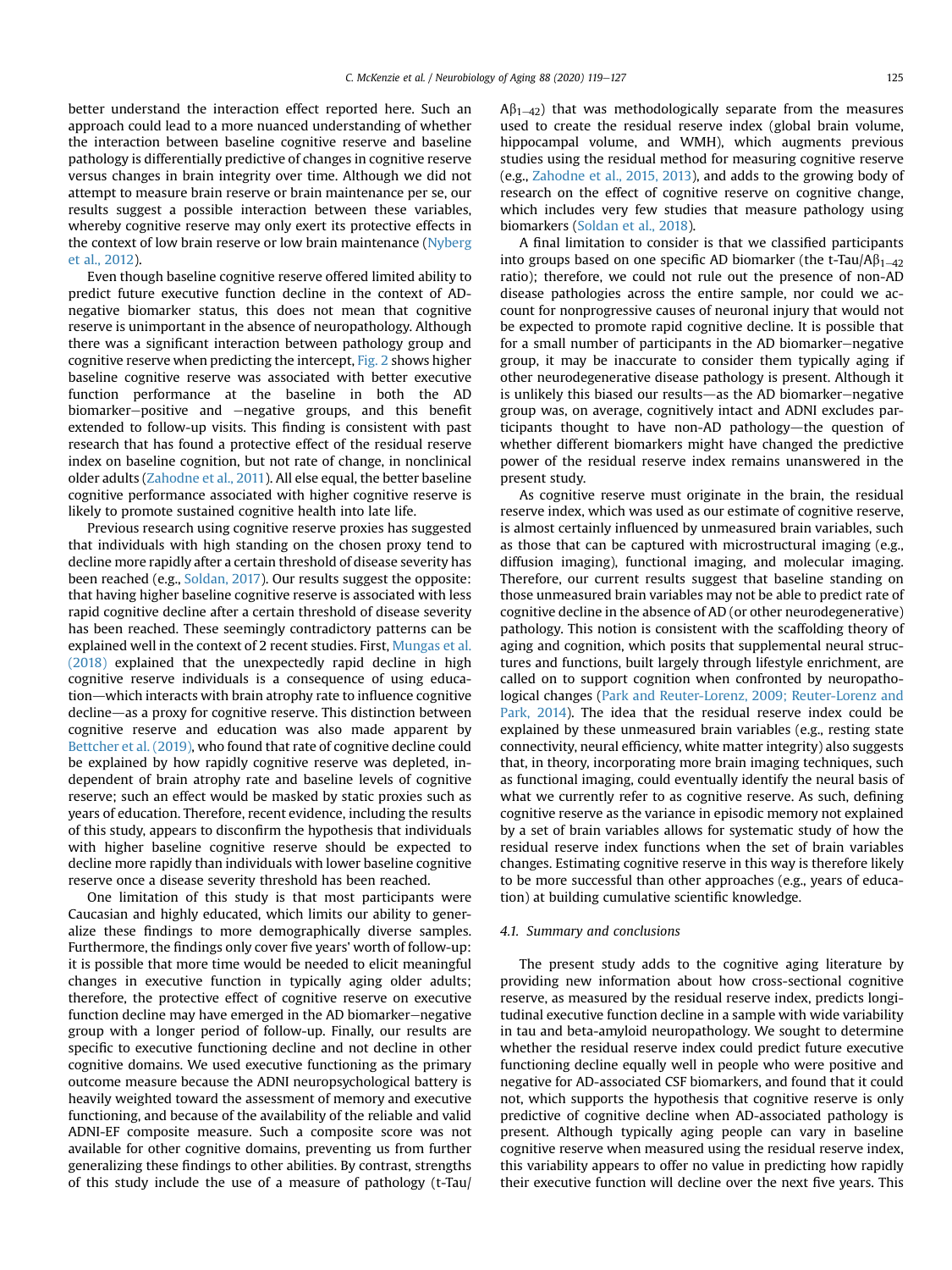finding is inconsistent with the theory that cognitive reserve protects against brain changes due to typical aging as well as disease processes and suggests it may only be activated when disease pathology surpasses a particular threshold. Future studies investigating the interplay between concomitant changes in cognitive reserve and pathology over time can shed more light on at which point during the evolution of pathology cognitive reserve emerges as a process that buffers cognition against the effects of neurodegeneration.

#### Disclosure statement

None of the authors have financial or personal conflicts of interest related to this work.

# CRediT authorship contribution statement

Cathryn McKenzie: Conceptualization, Methodology, Formal analysis, Writing - original draft, Visualization, Validation, Investigation. Romola S. Bucks: Conceptualization, Methodology, Writing - review & editing, Supervision, Project administration. **Michael** Weinborn: Conceptualization, Writing - review & editing, Supervision, Project administration. Pierrick Bourgeat: Methodology, Formal analysis, Writing - review & editing, Supervision, Validation, Project administration. Olivier Salvado: Methodology, Formal analysis, Writing - review & editing, Supervision, Validation, Project administration. Brandon E. Gavett: Conceptualization, Methodology, Formal analysis, Writing - review & editing, Visualization, Supervision, Validation, Investigation, Project administration.

#### Acknowledgements

Data collection and sharing for this project was funded by the Alzheimer's Disease Neuroimaging Initiative (ADNI) (National Institutes of Health Grant U01 AG024904) and DOD ADNI (Department of Defense award number W81XWH-12-2-0012). ADNI is funded by the National Institute on Aging, the National Institute of Biomedical Imaging and Bioengineering, and through generous contributions from the following: AbbVie, Alzheimer's Association; Alzheimer's Drug Discovery Foundation; Araclon Biotech; Bio-Clinica, Inc; Biogen; Bristol-Myers Squibb Company; CereSpir, Inc; Cogstate; Eisai Inc; Elan Pharmaceuticals, Inc; Eli Lilly and Company; EuroImmun; F. Hoffmann-La Roche Ltd and its affiliated company Genentech, Inc; Fujirebio; GE Healthcare; IXICO Ltd.; Janssen Alzheimer Immunotherapy Research & Development, LLC.; Johnson & Johnson Pharmaceutical Research & Development LLC.; Lumosity; Lundbeck; Merck & Co., Inc; Meso Scale Diagnostics, LLC.; NeuroRx Research; Neurotrack Technologies; Novartis Pharmaceuticals Corporation; Pfizer Inc; Piramal Imaging; Servier; Takeda Pharmaceutical Company; and Transition Therapeutics. The Canadian Institutes of Health Research is providing funds to support ADNI clinical sites in Canada. Private sector contributions are facilitated by the Foundation for the National Institutes of Health ([www.fnih.org](http://www.fnih.org)). The grantee organization is the Northern California Institute for Research and Education, and the study is coordinated by the Alzheimer's Therapeutic Research Institute at the University of Southern California. ADNI data are disseminated by the Laboratory for Neuro Imaging at the University of Southern California.

CM is supported by an Australian Government Research and Training Scholarship.

The research presented in this manuscript uses data from the Alzheimer's Disease Neuroimaging Initiative (ADNI). Written informed consent was obtained from each participant, and data collection was overseen by the human research review boards at each participating ADNI site. The authors used the data in

accordance with ADNI's Data Use Agreement. ADNI's Data and Publication Committee has reviewed the manuscript and advised us it meets the requirements of their Agreement and is acceptable for submission. The manuscript has never been published, nor is it being considered for publication in another journal. All of the authors have contributed significantly to the manuscript and they agree with the presented findings.

# Appendix A. Supplementary data

Supplementary data to this article can be found online at [https://](https://doi.org/10.1016/j.neurobiolaging.2019.12.022) [doi.org/10.1016/j.neurobiolaging.2019.12.022.](https://doi.org/10.1016/j.neurobiolaging.2019.12.022)

# <span id="page-7-12"></span>References

- <span id="page-7-0"></span>[Akaike, H., 1974. A new look at the statistical model identi](http://refhub.elsevier.com/S0197-4580(19)30451-8/sref1)fication. IEEE Trans. [Automat. Contr. 19, 716](http://refhub.elsevier.com/S0197-4580(19)30451-8/sref1)-[723](http://refhub.elsevier.com/S0197-4580(19)30451-8/sref1).
- [Amieva, H., Mokri, H., Le Goff, M., Meillon, C., Jacqmin-Gadda, H., Foubert-Samier, A.,](http://refhub.elsevier.com/S0197-4580(19)30451-8/sref2) [Orgogozo, J.-M., Stern, Y., Dartigues, J.-F., 2014. Compensatory mechanisms in](http://refhub.elsevier.com/S0197-4580(19)30451-8/sref2) [higher-educated subjects with Alzheimer](http://refhub.elsevier.com/S0197-4580(19)30451-8/sref2)'s disease: a study of 20 years of [cognitive decline. Brain 137, 1167](http://refhub.elsevier.com/S0197-4580(19)30451-8/sref2)-[1175](http://refhub.elsevier.com/S0197-4580(19)30451-8/sref2).
- <span id="page-7-14"></span><span id="page-7-10"></span>Bentler, P., 1990. Comparative fi[t indexes in structural models. Psychol. Bull. 107,](http://refhub.elsevier.com/S0197-4580(19)30451-8/sref3)  $238 - 246$  $238 - 246$  $238 - 246$
- [Bettcher, B.M., Gross, A.L., Gavett, B.E., Widaman, K.F., Fletcher, E., Dowling, N.M.,](http://refhub.elsevier.com/S0197-4580(19)30451-8/sref4) [Buckley, R.F., Arenaza-Urquijo, E.M., Zahodne, L.B., Hohman, T.J., Vonk, J.M.,](http://refhub.elsevier.com/S0197-4580(19)30451-8/sref4) [Rents, D.M., Mungas, D., 2019. Dynamic change of cognitive reserve: associations](http://refhub.elsevier.com/S0197-4580(19)30451-8/sref4) [with changes in brain, cognition, and diagnosis. Neurobiol. Aging 83, 95](http://refhub.elsevier.com/S0197-4580(19)30451-8/sref4)-[104.](http://refhub.elsevier.com/S0197-4580(19)30451-8/sref4)
- <span id="page-7-4"></span>[Brayne, C., Ince, P.G., Keage, H.A.D., McKeith, I.G., Matthews, F.E., Polvikoski, T.,](http://refhub.elsevier.com/S0197-4580(19)30451-8/sref5) [Sulkava, R., 2010. Education, the brain and dementia: neuroprotection or](http://refhub.elsevier.com/S0197-4580(19)30451-8/sref5)  $compensation? Brain 133, 2210-2216.$  $compensation? Brain 133, 2210-2216.$  $compensation? Brain 133, 2210-2216.$
- <span id="page-7-7"></span>[Buckner, R.L., 2004. Memory and executive function in aging and AD: multiple](http://refhub.elsevier.com/S0197-4580(19)30451-8/sref6) [factors that cause decline and reserve factors that compensate. Neuron 44,](http://refhub.elsevier.com/S0197-4580(19)30451-8/sref6)  $195 - 208.$  $195 - 208.$  $195 - 208.$  $195 - 208.$
- [Buckner, R.L., Head, D., Parker, J., Fotenos, A.F., Marcus, D., Morris, J.C., Snyder, A.Z.,](http://refhub.elsevier.com/S0197-4580(19)30451-8/sref7) 2004. A unifi[ed approach for morphometric and functional data analysis in](http://refhub.elsevier.com/S0197-4580(19)30451-8/sref7) [young, old, and demented adults using automated atlas-based head size](http://refhub.elsevier.com/S0197-4580(19)30451-8/sref7) [normalization: reliability and validation against manual measurement of total](http://refhub.elsevier.com/S0197-4580(19)30451-8/sref7) [intracranial volume. Neuroimage 23, 724](http://refhub.elsevier.com/S0197-4580(19)30451-8/sref7)-[738](http://refhub.elsevier.com/S0197-4580(19)30451-8/sref7).
- <span id="page-7-5"></span>[Crane, P.K., Carle, A., Gibbons, L.E., Insel, P., Mackin, R.S., Gross, A., Jones, R.N.,](http://refhub.elsevier.com/S0197-4580(19)30451-8/sref8) [Mukherjee, S., Curtis, S.M.K., Harvey, D., Weiner, M., Mungas, D., 2012. Devel](http://refhub.elsevier.com/S0197-4580(19)30451-8/sref8)[opment and assessment of a composite score for memory in the Alzheimer](http://refhub.elsevier.com/S0197-4580(19)30451-8/sref8)'s [Disease Neuroimaging Initiative \(ADNI\). Brain Imaging Behav. 6, 1](http://refhub.elsevier.com/S0197-4580(19)30451-8/sref8)-[15](http://refhub.elsevier.com/S0197-4580(19)30451-8/sref8).
- <span id="page-7-8"></span><span id="page-7-1"></span>[Early, D.R., Widaman, K.F., Harvey, D., Beckett, L., Park, L.Q., Farias, S.T., Reed, B.R.,](http://refhub.elsevier.com/S0197-4580(19)30451-8/sref9) [Decarli, C., Mungas, D., 2013. Demographic predictors of cognitive change in](http://refhub.elsevier.com/S0197-4580(19)30451-8/sref9) [ethnically diverse older persons. Psychol. Aging 28, 633](http://refhub.elsevier.com/S0197-4580(19)30451-8/sref9)-[645](http://refhub.elsevier.com/S0197-4580(19)30451-8/sref9).
- [Frank, R.A., Galasko, D., Hampel, H., Hardy, J., De Leon, M.J., Mehta, P.D., Rogers, J.,](http://refhub.elsevier.com/S0197-4580(19)30451-8/sref10) [Siemers, E., Trojanowski, J.Q., 2003. Biological markers for therapeutic trials in](http://refhub.elsevier.com/S0197-4580(19)30451-8/sref10) Alzheimer'[s disease Proceedings of the biological markers working group; NIA](http://refhub.elsevier.com/S0197-4580(19)30451-8/sref10) [initiative on neuroimaging in Alzheimer](http://refhub.elsevier.com/S0197-4580(19)30451-8/sref10)'s disease. Neurobiol. Aging 24,  $521 - 536.$  $521 - 536.$  $521 - 536.$
- <span id="page-7-9"></span>[Gibbons, L.E., Carle, A.C., Mackin, R.S., Harvey, D., Mukherjee, S., Insel, P., Curtis, S.M.,](http://refhub.elsevier.com/S0197-4580(19)30451-8/sref11) [Mungas, D., Crane, P.K., Initiative, for the A.D.N., 2012. A composite score for](http://refhub.elsevier.com/S0197-4580(19)30451-8/sref11) [executive functioning, validated in Alzheimer](http://refhub.elsevier.com/S0197-4580(19)30451-8/sref11)'s Disease Neuroimaging Initiative [\(ADNI\) participants with baseline mild cognitive impairment. Brain Imaging](http://refhub.elsevier.com/S0197-4580(19)30451-8/sref11) [Behav. 6, 517](http://refhub.elsevier.com/S0197-4580(19)30451-8/sref11)-[527.](http://refhub.elsevier.com/S0197-4580(19)30451-8/sref11)
- [Gross, A.L., Mungas, D.M., Crane, P.K., Gibbons, L.E., MacKay-Brandt, A., Manly, J.J.,](http://refhub.elsevier.com/S0197-4580(19)30451-8/sref12) [Mukherjee, S., Romero, H., Sachs, B., Thomas, M., Potter, G.G., Jones, R.N., 2015.](http://refhub.elsevier.com/S0197-4580(19)30451-8/sref12) [Effects of education and race on cognitive decline: an integrative study of](http://refhub.elsevier.com/S0197-4580(19)30451-8/sref12) [generalizability versus study-speci](http://refhub.elsevier.com/S0197-4580(19)30451-8/sref12)fic results. Psychol. Aging 30, 863–[880](http://refhub.elsevier.com/S0197-4580(19)30451-8/sref12).
- <span id="page-7-13"></span><span id="page-7-6"></span>[Hu, L.T., Bentler, P.M., 1999. Cutoff criteria for](http://refhub.elsevier.com/S0197-4580(19)30451-8/sref13) fit indexes in covariance structure analysis: conventional criteria versus new alternatives. Struct. Equ. Model.  $6.1-55$ .
- [Jack, C.R., Bernstein, M.A., Fox, N.C., Thompson, P., Alexander, G., Harvey, D.,](http://refhub.elsevier.com/S0197-4580(19)30451-8/sref14) [Borowski, B., Britson, P.J., Whitwell, J.L., Ward, C., Dale, A.M., Felmlee, J.P.,](http://refhub.elsevier.com/S0197-4580(19)30451-8/sref14) [Gunter, J.L., Hill, D.L.G., Killiany, R., Schuff, N., Fox-Bosetti, S., Lin, C.,](http://refhub.elsevier.com/S0197-4580(19)30451-8/sref14) [Studholme, C., DeCarli, C.S., Krueger, G., Ward, H.A., Metzger, G.J., Scott, K.T.,](http://refhub.elsevier.com/S0197-4580(19)30451-8/sref14) [Mallozzi, R., Blezek, D., Levy, J., Debbins, J.P., Fleisher, A.S., Albert, M., Green, R.,](http://refhub.elsevier.com/S0197-4580(19)30451-8/sref14) [Bartzokis, G., Glover, G., Mugler, J., Weiner, M.W., L Whitwell, J., Ward, C., 2008.](http://refhub.elsevier.com/S0197-4580(19)30451-8/sref14) The Alzheimer'[s disease neuroimaging initiative \(ADNI\): MRI methods. J. Magn.](http://refhub.elsevier.com/S0197-4580(19)30451-8/sref14) [Reson. Imaging 27, 685](http://refhub.elsevier.com/S0197-4580(19)30451-8/sref14)-[691.](http://refhub.elsevier.com/S0197-4580(19)30451-8/sref14)
- <span id="page-7-3"></span><span id="page-7-2"></span>[Jack, C.R., Knopman, D.S., Jagust, W.J., Shaw, L.M., Aisen, P.S., Weiner, M.W.,](http://refhub.elsevier.com/S0197-4580(19)30451-8/sref15) [Petersen, R.C., Trojanowski, J.Q., 2010. Hypothetical model of dynamic bio](http://refhub.elsevier.com/S0197-4580(19)30451-8/sref15)markers of the Alzheimer'[s pathological cascade. Lancet Neurol. 9, 119](http://refhub.elsevier.com/S0197-4580(19)30451-8/sref15)-[128](http://refhub.elsevier.com/S0197-4580(19)30451-8/sref15).
- [Jones, R., 2003. Racial bias in the assessment of cognitive functioning of older adults.](http://refhub.elsevier.com/S0197-4580(19)30451-8/sref16) [Aging Ment. Health 7, 83](http://refhub.elsevier.com/S0197-4580(19)30451-8/sref16)-[102.](http://refhub.elsevier.com/S0197-4580(19)30451-8/sref16)
- <span id="page-7-11"></span>[Jones, R., Manly, J., Glymour, M.M., Rentz, D.M., Jefferson, A.L., Stern, Y., 2011. Con](http://refhub.elsevier.com/S0197-4580(19)30451-8/sref17)[ceptual and measurement challenges in research on cognitive reserve. J. Int.](http://refhub.elsevier.com/S0197-4580(19)30451-8/sref17) [Neuropsychol. Soc. 17, 593](http://refhub.elsevier.com/S0197-4580(19)30451-8/sref17)-[601.](http://refhub.elsevier.com/S0197-4580(19)30451-8/sref17)
- [Jöreskog, K.G., Sörbom, D., 1993. Lisrel 8: structural equation modeling with the](http://refhub.elsevier.com/S0197-4580(19)30451-8/sref18) SIMPLIS command language. Scientifi[c Software International, Lincolnwood, IL.](http://refhub.elsevier.com/S0197-4580(19)30451-8/sref18)